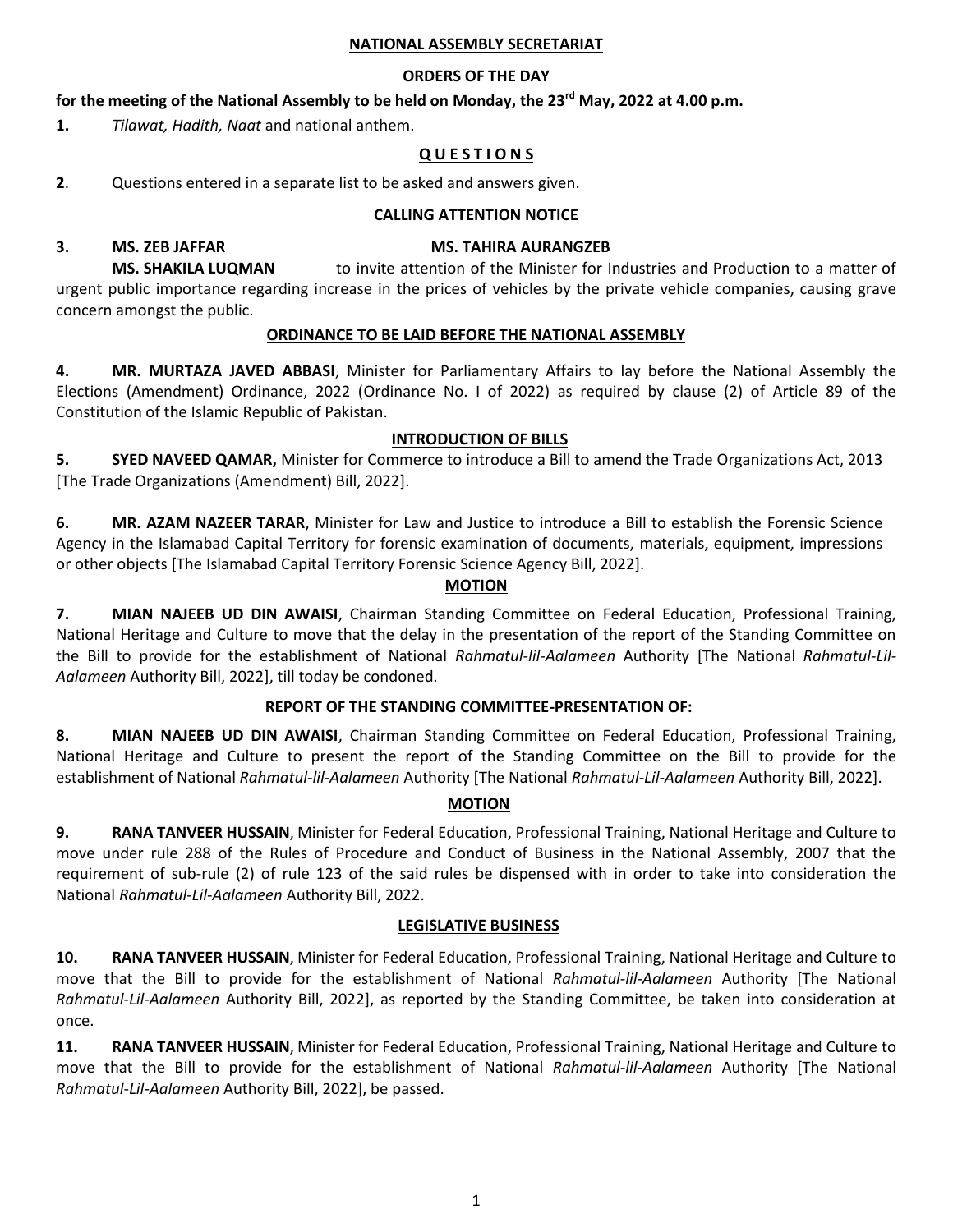**12. RANA TANVEER HUSSAIN,** Minister for Federal Education, Professional Training, National Heritage and Culture to move that the Bill to provide for establishment of the Pakistan Global Institute [The Pakistan Global Institute Bill, 2021], as reported by the Standing Committee, be taken into consideration at once.

**13. RANA TANVEER HUSSAIN,** Minister for Federal Education, Professional Training, National Heritage and Culture to move that the Bill to provide for establishment of the Pakistan Global Institute [The Pakistan Global Institute Bill, 2021], be passed.

**14. MR. AHSAN IQBAL CHAUDHARY,** Minister for Planning, Development and Special Initiatives to move that the Bill further to amend the Public Private Partnership Authority Act, 2017 [The Public Private Partnership Authority (Amendment) Bill, 2021], as reported by the Standing Committee, be taken into consideration at once.

**15. MR. AHSAN IQBAL CHAUDHARY,** Minister for Planning, Development and Special Initiatives to move that the Bill further to amend the Public Private Partnership Authority Act, 2017 [The Public Private Partnership Authority (Amendment) Bill, 2021], be passed.

**16. MR. ASAD MAHMOOD,** Minister for Communications to move that the Bill to amend the National Highways Safety Ordinance, 2000 [The National Highways Safety (Amendment) Bill, 2021], as reported by the Standing Committee, be taken into consideration at once.

**17. MR. ASAD MAHMOOD,** Minister for Communications to move that the Bill to amend the National Highways Safety Ordinance, 2000 [The National Highways Safety (Amendment) Bill, 2021], be passed.

# **MOTION**

**18. CHAIRMAN** Standing Committee on Energy (Power Division) to move that the delay in the presentation of the report of the Standing Committee on the Bill further to amend the Pakistan Penal Code, 1860 [The Pakistan Penal Code (Amendment) Bill, 2022] (Ordinance No. XXV of 2019), till today be condoned.

# **REPORT OF THE STANDING COMMITTEE-PRESENTATION OF:**

**19. CHAIRMAN** Standing Committee on Energy (Power Division) to present the report of the Standing Committee on the Bill further to amend the Pakistan Penal Code, 1860 [The Pakistan Penal Code (Amendment) Bill, 2022].

# **MOTION**

**20. MR. RIAZ FATYANA**, Chairman Standing Committee on Law and Justice to move that the delay in the presentation of the report of the Standing Committee on the Bill further to amend the National Accountability Ordinance, 1999 [the National Accountability (Second Amendment) Bill, 2022 (XXIII OF 2021)], till today be condoned.

# **REPORT OF THE STANDING COMMITTEE-PRESENTATION OF:**

**21. MR. RIAZ FATYANA**, Chairman Standing Committee on Law and Justice to present the report of the Standing Committee on the Bill further to amend the National Accountability Ordinance, 1999 [the National Accountability (Second Amendment) Bill, 2022(XXIII OF 2021)].

# **PAPER TO BE LAID BEFORE THE NATIONAL ASSEMBLY:**

**22. MR. MIFTAH ISMAIL**, Minister for Finance and Revenue to lay before the National Assembly the First Quarterly Report of the Board of Directors of the State Bank of Pakistan on the State of Pakistan's Economy for the quarter ending September, 2021 under section 9A(2) of the State Bank of Pakistan Act, 1956.

# **PERIODICAL REPORTS OF THE STANDING COMMITTEES – PRESENTATION OF:**

**23. SHEIKH FAYYAZ UD DIN**, Chairman Standing Committee on Overseas Pakistanis and Human Resource Development to present the Periodical Report of the Committee for the period 1<sup>st</sup> July, 2020 to 31<sup>st</sup> December, 2020, as required by rule 234-A of the Rules of Procedure and Conduct of Business in the National Assembly, 2007.

**24. MR. AMJID ALI KHAN**, Chairman Standing Committee on Defence to present the Periodical Report of the Committee for the period  $1^{st}$  July, 2020 to  $31^{st}$  December, 2020, as required by rule 234-A of the Rules of Procedure and Conduct of Business in the National Assembly, 2007.

**25. MR. MUJAHID ALI**, Chairman Standing Committee on Parliamentary Affairs to present the Periodical Report of the Committee for the period  $1<sup>st</sup>$  July, 2020 to 31 $<sup>st</sup>$  December, 2020, as required by rule 234-A of the Rules of Procedure</sup> and Conduct of Business in the National Assembly, 2007.